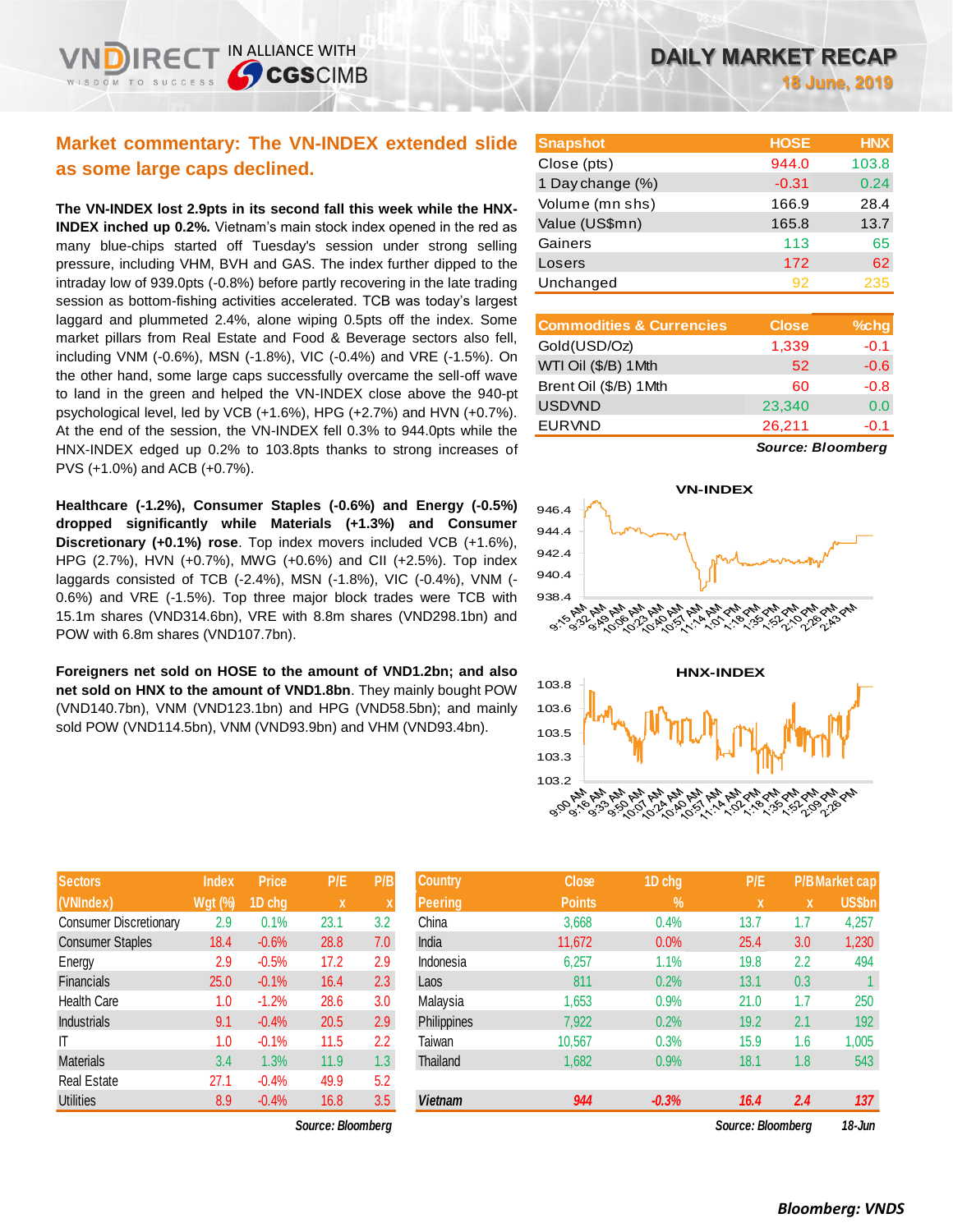### **Market News**

**Oil held losses as OPEC+ continue to struggle to set a date to discuss an extension to supply cuts and as U.S. economic indicators signal weakening demand.** Futures lost 0.4% in New York after retreating 1.1% on Monday. Following talks with his Russian counterpart, Iran's Oil Minister Bijan Namdar Zanganeh said he was willing to hold talks in July, one week later than the timing proposed by other group members. A Federal Reserve gauge for factories signaled a record slowdown in June, while sentiment among U.S. homebuilders unexpectedly dropped for the first time all year. Oil has lost about 22% since late April as growing American inventories and an entrenched trade dispute between the U.S. and China continue to cloud the demand outlook. While last week's attacks on two tankers near the Strait of Hormuz raised concerns about a disruption to crude flows, focus has returned to the struggle by the OPEC+ to fix a meeting on supply cuts that are due to expire at the end of the month. *(Bloomberg)*

**Rubber exports plummet.** Vietnam's rubber exports fell in May due to changing Chinese policies and fears over the U.S.-China trade war, a representative of the Vietnam Rubber Group (VRG) has said. According to the Ministry of Industry and Trade, in May, rubber exports reached 80,000 tonnes, worth US\$116m, up 6% in volume and 7% in value compared with April. However, those figures were down 26.5% in volume and 26.2% in value year-on-year. Fortunately, in 5M2019, rubber exports reached 495,000 tonnes, worth US\$673m, up nearly 12% in volume and 4% in value year on year. May's lower export value was due to China's increase of import tariffs for mixture rubber to 10%. Mixture rubber shipped to China made up half of rubber export volume from Vietnam in 4M2019. The trade war was also encouraging manufacturers and traders to be cautious over the movements of the global rubber market, especially with the G20 conference in Japan coming at the end of June. The prolonged trade war would affect agricultural exports and rubber exports in particular because China is the largest export market of Vietnam's rubber, accounting for more than 60% of total rubber exports, he said. Meanwhile, the United States increased taxes from 10% to 25% for some rubber products imported from China, including rubber latex, conveyor belts, pneumatic tires, gloves and gaskets from May 10. The China Automobile Manufacturers Association said the U.S. tax policy could have a big impact on the country's auto parts exports. That could lead to reduction in rubber imports from Vietnam for production of auto parts. However, the trade war could attract investment to Vietnam's rubber industry as firms moved rubber product factories from China to Vietnam to avoid the U.S tariffs. Besides those factors, the prolonged hot weather in Vietnam, Thailand and China had slowed rubber output, especially in May - the first month of the new harvest season. *(Vietnamnews.vn)*

## **Notable Corporate Events**

**PetroVietnam Power Corporation (POW VN) – preliminary business results:** For 5M2019, POW posted a revenue of VND14,812bn (completing 45% of the full-year target) and net profit of VND1,319bn (fulfilling 58% of the annual plan, or 29% above the 5M2019 target), with total electricity output in the five-month period reaching 9.4bn kWh, said a company senior official. *(Ndh.vn)*

*<to be continued>*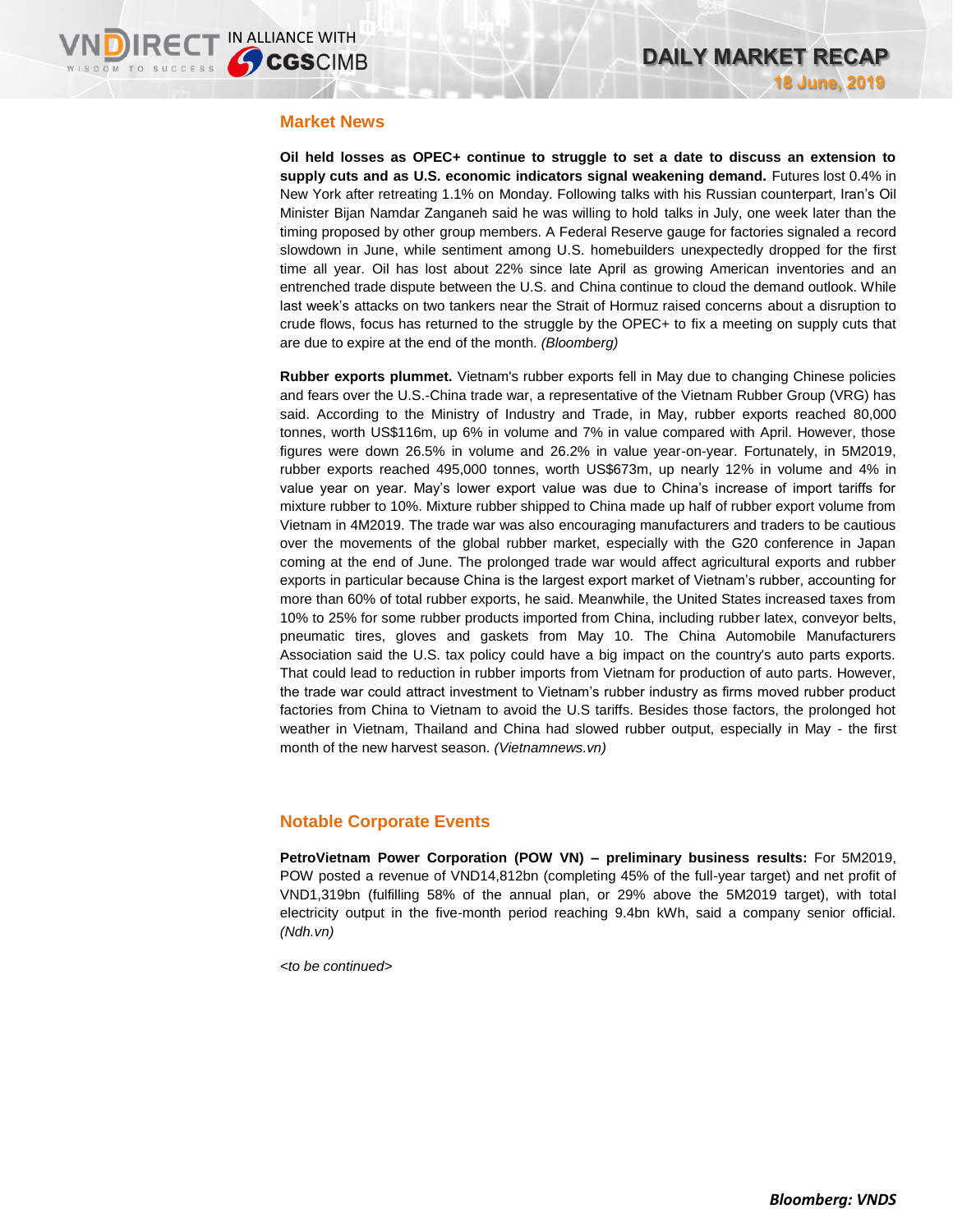# **DAILY MARKET RECAP 18 June, 2019**

## **COVERAGE SUMMARY**

WISDOM TO SUCCESS

VND

IRECT IN ALLIANCE WITH

| Ticker          | <b>Close</b><br>price | <b>Adjusted</b><br>target<br>price | <b>Dividend</b><br>yield | <b>Potential</b><br>return | Rating      | <b>Investment thesis summary/Update</b>                                                                                                                                                                                                                                                                                                                                                                                                                                                                                                | <b>Latest</b><br>report |
|-----------------|-----------------------|------------------------------------|--------------------------|----------------------------|-------------|----------------------------------------------------------------------------------------------------------------------------------------------------------------------------------------------------------------------------------------------------------------------------------------------------------------------------------------------------------------------------------------------------------------------------------------------------------------------------------------------------------------------------------------|-------------------------|
| PC <sub>1</sub> | 23,250                | 28,400                             | 0.0%                     | 22.2%                      | <b>ADD</b>  | 1. Robust backlog in 2019F. According to the company, the total<br>backlog of the grid erection and installation segment is estimated at<br>VND2,829bn at the beginning of 2019<br>2. Promising outlook for hydropower segment. Investments in<br>hydropower have gradually helped improved PC1's earnings quality                                                                                                                                                                                                                     | <b>Link</b>             |
| <b>LPB</b>      | 7,800                 | 12,200                             | 12.8%                    | 69.2%                      | ADD         | thanks to high margins and recurring, stable revenues.<br>1. LPB has embarked on an extensive branch network expansion<br>initiative that is unmatched by other banks.<br>2. Potential for a boost in fee income from bancassurance.<br>3. LPB is considering migrating to HOSE. A listing on HOSE will<br>increase liquidity for LPB                                                                                                                                                                                                  | Link                    |
| <b>NLG</b>      | 29,600                | 35,500                             | 1.7%                     | 21.6%                      | ADD         | 4. High dividend yield on a low valuation.<br>1. Project delay has led to haircut of our FY18F presales estimate.<br>2. Project licenses bode well for FY19F launches.<br>3. New land parcel acquired in Dec to support long term growth.<br>1. ACV is a robust long-term bet on the aviation growth story than                                                                                                                                                                                                                        | <b>Link</b>             |
| ACV             | 84,000                | 105,000                            | 0.0%                     | 25.0%                      | ADD         | even a basket of domestic airline stocks.<br>2. MOT's divestment of ACV stake to be a significant catalyst.<br>3. High return on capital and superior growth prospects justify<br>valuation premium.                                                                                                                                                                                                                                                                                                                                   | <b>Link</b>             |
| <b>DPM</b>      | 16,550                | 20,000                             | 6.1%                     | 26.9%                      | ADD         | 1. Core urea business could face near-term margin pressure due to<br>the expected increases in gas input prices, which will outweigh ASP<br>recovery, in our view.<br>2. NH3-NPK project is the earnings growth driver over the next few<br>years, contributing 1.4-2.6tr annually to revenue starting from<br>2018F. However high interest expense and D&A burden could result<br>in annual losses in 2019-20F.<br>3. Pending VAT policy change in Vietnam is expected to boost<br>DPM's gross margin by 2-3% pts from 2019F onwards. | Link                    |
| QNS             | 29,800                | 43,900                             | 1.7%                     | 49.0%                      | ADD         | 1. QNS is the leading branded soymilk player in Vietnam and a<br>major sugar producer.<br>2. The company commanded 82% market share of the packaged<br>soymilk market and accounted for around 10% of total nationwide<br>sugar supply in 2017.                                                                                                                                                                                                                                                                                        | Link                    |
| <b>LTG</b>      | 23,000                | 38,300                             | 8.7%                     | 75.2%                      | ADD         | 1. Market leader in the CPC segment with 21% market share (vs.<br>second largest player VFG with 8.3% market share). LTG could<br>easily maintain the market leadership in the segment thanks to (1)<br>extensive distribution network, and (2) established long-term<br>relationships with suppliers.<br>2. Long-term strategy is to focus on the Agrifood segment with high<br>potential in export markets such as China, Philippines, Indonesia,<br>etc.<br>3. LTG is trading far below its domestic peers.                         | Link                    |
| ۷СВ             | 70,300                | 73,800                             | 1.1%                     | $0.1\%$                    | <b>HOLD</b> | 1. Solid core earnings growth with earnings from divestment and<br>bancassurance deals creating uncaptured upside<br>2. Strongly positioned to penetrate the retail banking segment.<br>3. Well-regarded bank with best-in-class asset quality and strong<br>deposit franchise.<br>4. Successful private placement enhanced capital buffers.                                                                                                                                                                                           | <b>Link</b>             |
| <b>MBB</b>      | 20,600                | 34,000                             | 2.9%                     | 67.9%                      | ADD         | 1. Solid earnings on improving NIM and strong fee income growth<br>with huge room to continue to boost asset yields.<br>2. Continued shift towards retail lending supports NIM expansion.<br>3. Dynamic strategy to boost fee income.<br>4. Prudent risk management evinced by a clean balance sheet                                                                                                                                                                                                                                   | <u>Link</u>             |
| <b>VPB</b>      | 18,450                | 21,200                             | 0.0%                     | 14.9%                      | <b>HOLD</b> | 1. The leading market player in consumer finance with high returns<br>on capital.<br>2. Stricter credit controls hampered earnings growth in FY18.<br>3. More digitalisation initiatives to grow fee income and cut costs.<br>VPB has launched a new digital platform in SME banking, retail<br>banking and consumer finance.                                                                                                                                                                                                          | <b>Link</b>             |
| <b>TCM</b>      | 26,500                | 32,300                             | 1.9%                     | 23.8%                      | <b>ADD</b>  | 1. The only vertically-integrated textile manufacturer in Vietnam.<br>2. Sears's bankruptcy will dent FY18 and FY19F earnings.<br>3. EVFTA is expected to confer a competitive advantage to TCM<br>due to "Fabric forward Rules of Origin"                                                                                                                                                                                                                                                                                             | <b>Link</b>             |
| <b>HPG</b>      | 23,050                | 33,100                             | 0.0%                     | 43.6%                      | ADD         | 1. We believe HPG will further consolidate its domestic market<br>share.<br>2. Higher sales volume but lower ASP<br>3. Slight delay and capex overruns on the second phase of Dung<br>Quat Steel Complex project.                                                                                                                                                                                                                                                                                                                      | <b>Link</b>             |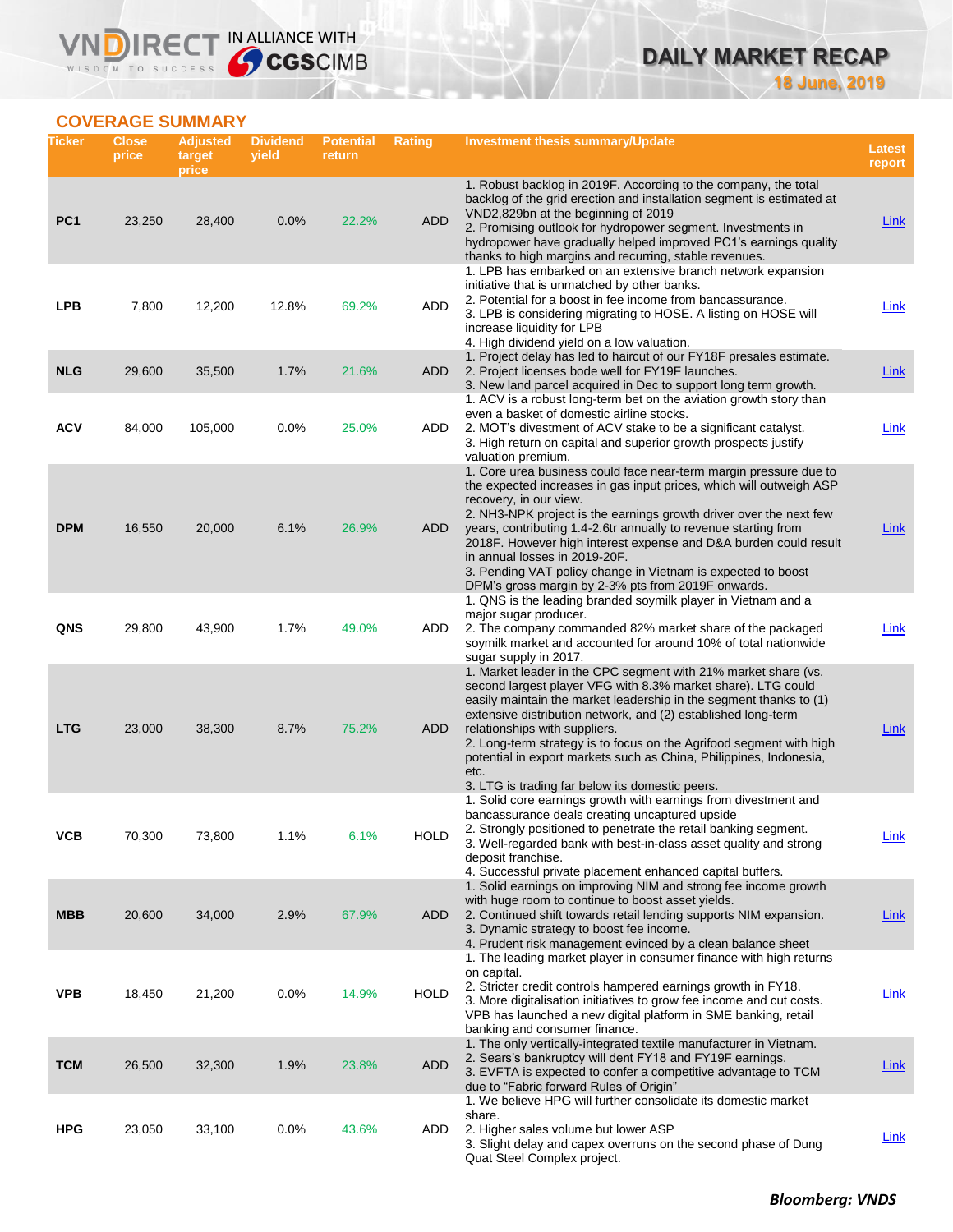# **DAILY MARKET RECAP**

**18 June, 2019**

| Ticker     | <b>Close</b><br>price | <b>Adjusted</b><br>target<br>price | <b>Dividend</b><br>yield | <b>Potential</b><br>return | Rating      | <b>Investment thesis summary/Update</b>                                                                                                                                                                                                                                                                                                                                                                                                                                             | <b>Latest</b><br>report |
|------------|-----------------------|------------------------------------|--------------------------|----------------------------|-------------|-------------------------------------------------------------------------------------------------------------------------------------------------------------------------------------------------------------------------------------------------------------------------------------------------------------------------------------------------------------------------------------------------------------------------------------------------------------------------------------|-------------------------|
| <b>PVT</b> | 16,350                | 21,000                             | 6.8%                     | 35.3%                      | <b>ADD</b>  | 1. A beneficiary of secular oil and gas demand growth in Vietnam<br>with stable cash flow and a robust business model.<br>2. PVT boasts a stable business model with assured annual<br>transportation volumes and long-term charter rates.<br>3. We see the ongoing fleet rejuvenation benefitting PVT's long-<br>term prospects.                                                                                                                                                   | <b>Link</b>             |
| <b>STK</b> | 23,100                | 25,200                             | 6.5%                     | 15.6%                      | ADD         | 1. Second-largest synthetic fiber manufacturer in Vietnam.<br>2. STK is a direct beneficiary of CPTPP and the US-China trade<br>war.<br>3. Trang Bang 5 (TB5) project's commercial operations will start in<br>1Q19F.                                                                                                                                                                                                                                                               | Link                    |
| AAA        | 18,600                | 25,300                             | 10.9%                    | 46.9%                      | ADD         | 1. AAA is the largest plastic packaging manufacturer and exporter in<br>South East Asia, with current production capacity of 8,000<br>tonnes/month.<br>2. AAA will be able to capture market share globally in countries<br>such as Japan and the U.S.<br>3. AAA aims to expand its production and adopt effective cost<br>controls.                                                                                                                                                | Link                    |
| <b>PNJ</b> | 71,500                | 94,900                             | 2.5%                     | 35.2%                      | ADD         | 1. PNJ is leading the jewellery market in Vietnam with an estimated<br>30% market share in the branded segment in 2018, per<br>management.<br>2. Extensive store network and still expanding.<br>3. Sustained momentum at PNJ Gold and anticipated turnaround at<br>PNJ Silver to drive strong topline growth.                                                                                                                                                                      | <b>Link</b>             |
| <b>KDH</b> | 24,250                | 25,800                             | 2.1%                     | 8.5%                       | <b>HOLD</b> | 1. KDH owns 500ha land bank in the inner city area of HCMC<br>following its recent merger with Binh Chanh Construction &<br>Investment (BCI, Unlisted).<br>2. Its strategy to develop mid-range condos and gated townhouse<br>communities makes for a diversified range of products and lowers<br>market risk.<br>3. We believe KDH's high quality housing developments have<br>helped it to establish its brand name among prospective buyers,<br>driving strong sales absorption. | <b>Link</b>             |
| <b>DCM</b> | 8,200                 | 9,900                              | 6.1%                     | 26.8%                      | ADD         | 1. Parent company PVN guarantees 12% ROE for the company's<br>urea operations in FY15-18F, protecting DCM from adverse market<br>movements.<br>2. Changes to Vietnam's VAT policy in 2018-19F could help expand<br>DCM's gross margin by 3-4% from 2019F onwards, in our view.<br>3. Uncertainty around 2019F input gas price policy, however, is a<br>major risk that could counter positive effects of VAT policy change.<br>1. High growth company in a fast-evolving industry.  | Link                    |
| <b>VTP</b> | 147,500               | 157,000                            | 1.0%                     | 7.5%                       | <b>HOLD</b> | 2. VTP's market share gains can be attributed to advanced<br>technology and strong infrastructure.<br>3. VTP's core sales is expected to grow at a CAGR of 48.5% to<br>2020.<br>4. Healthy financial status with strong cash reserves and high ROE.                                                                                                                                                                                                                                 | Link                    |
| <b>ACB</b> | 28,900                | 39,800                             | 0.0%                     | 37.7%                      | ADD         | 1. Well-established retail brand name and customer base.<br>2. Large retail customer base enables a strong fee income<br>franchise.<br>3. Legacy issues resolved, resulting in a healthy balance sheet.                                                                                                                                                                                                                                                                             | <b>Link</b>             |
| <b>GAS</b> | 101,500               | 91,600                             | 4.1%                     | $-5.7%$                    | <b>HOLD</b> | 1. Flat oil price outlook could weigh on sales growth<br>2. Depleting gas supply puts pressure on input costs<br>3. Demand and capacity expansion to partly offset rising costs                                                                                                                                                                                                                                                                                                     | Link                    |
| <b>PVS</b> | 22,200                | 25,000                             | 5.5%                     | 18.1%                      | ADD         | 1. A diversified oilfield services company with strong financial health<br>2. Key beneficiary of Vietnam's push for renewed dry gas reserves<br>3. Strong earnings growth expected in FY18-21F                                                                                                                                                                                                                                                                                      | Link                    |
| <b>PVD</b> | 17,700                | 20,000                             | 0.0%                     | 13.0%                      | <b>HOLD</b> | 1. PVD's rig fleet as young enough to benefit from anticipated global<br>oilfield services market upturn<br>2. We differ in expecting PVD's profitability to turn around in FY19-<br>21F                                                                                                                                                                                                                                                                                            | <b>Link</b>             |
| <b>MSH</b> | 60,200                | 62,500                             | 5.8%                     | 9.7%                       | HOLD        | 1. MSH leads position in apparel manufacturing industry, solidified<br>by a strong customer base of global premium fashion brands.<br>2. A change in product mix with larger contribution from high-margin<br>FOB (Free on Board) apparel production is expected to be the near-<br>term growth driver.                                                                                                                                                                             | <b>Link</b>             |
| <b>MWG</b> | 88,300                | 118,800                            | 1.6%                     | 36.1%                      | ADD         | 1. Mobile World Investment Corporation (MWG) is the largest<br>consumer electronics retailer in term of both revenue and earnings.<br>2. CE retail business is expected to be a stable short-term growth<br>engine.<br>3. We see long-term potential in the grocery retail business,                                                                                                                                                                                                | Link                    |
|            |                       |                                    |                          |                            |             |                                                                                                                                                                                                                                                                                                                                                                                                                                                                                     |                         |

IN ALLIANCE WITH

Vľ

n

 $R \in C$ 

WISDOM TO SUCCESS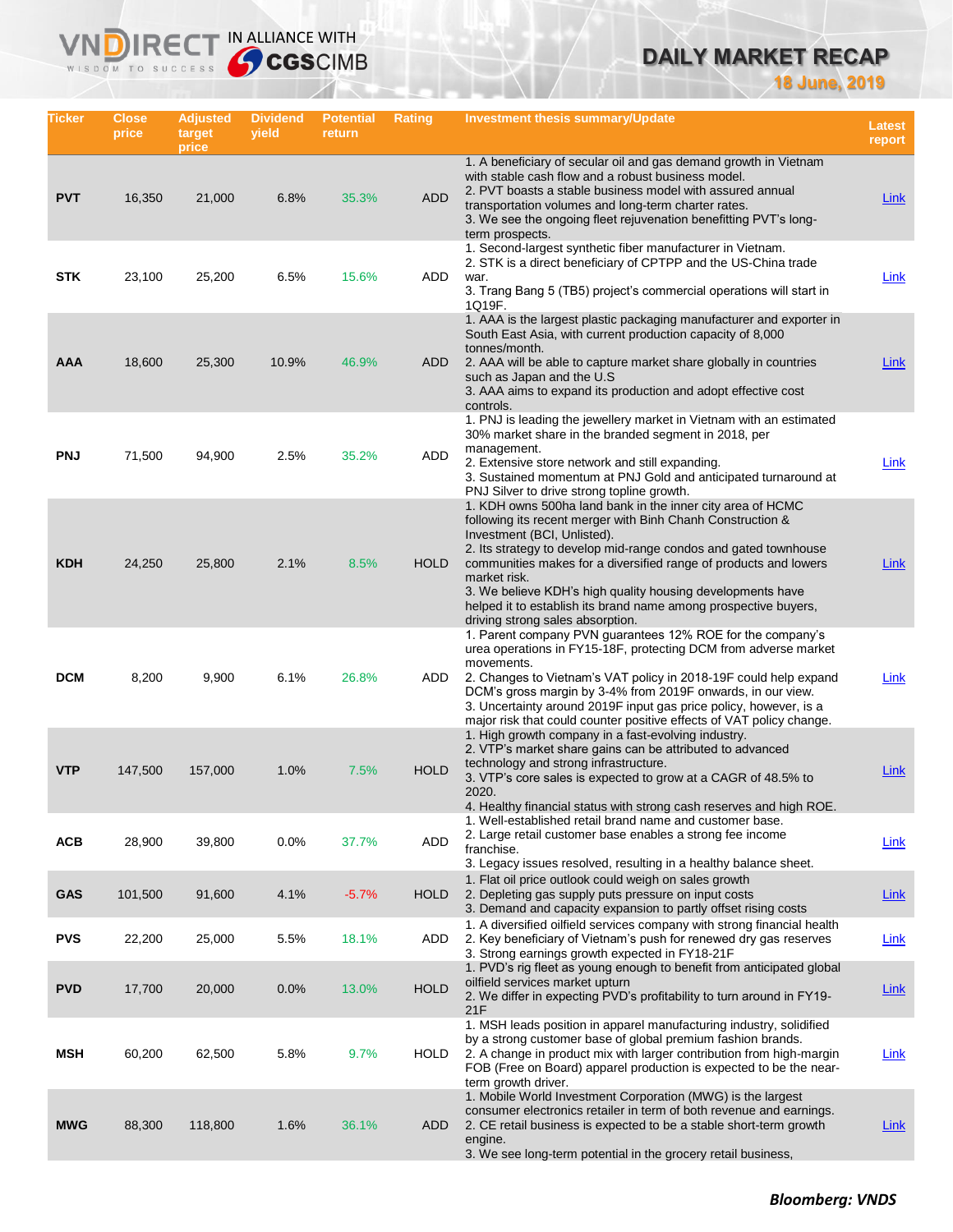# **DAILY MARKET RECAP**

# **18 June, 2019**

| <b>Ticker</b> | <b>Close</b><br>price | <b>Adjusted</b><br>target<br>price | <b>Dividend</b><br>vield | <b>Potential</b><br><b>return</b> | <b>Rating</b> | <b>Investment thesis summary/Update</b>                                                                                                                                                                                                                               | Latest<br>report |
|---------------|-----------------------|------------------------------------|--------------------------|-----------------------------------|---------------|-----------------------------------------------------------------------------------------------------------------------------------------------------------------------------------------------------------------------------------------------------------------------|------------------|
|               |                       |                                    |                          |                                   |               | underpinned by: 1) high-growth segment to lure both local and<br>foreign retailers; and 2) improving performance of BHX in late-2018.                                                                                                                                 |                  |
| <b>POW</b>    | 15.800                | 18.334                             | 0.0%                     | 16.0%                             | ADD.          | 1. The leading gas-fired power producer in Vietnam<br>2. Riding the anticipated power shortage in the South of Vietnam<br>3. Well-positioned to excel in the competitive electricity market<br>4. Vigorous 2019F outlook, solid EPS growth of 16.6% over FY18-<br>21F | Link             |

**VNDIRECT IN ALLIANCE WITH** 

WISDOM TO SUCCESS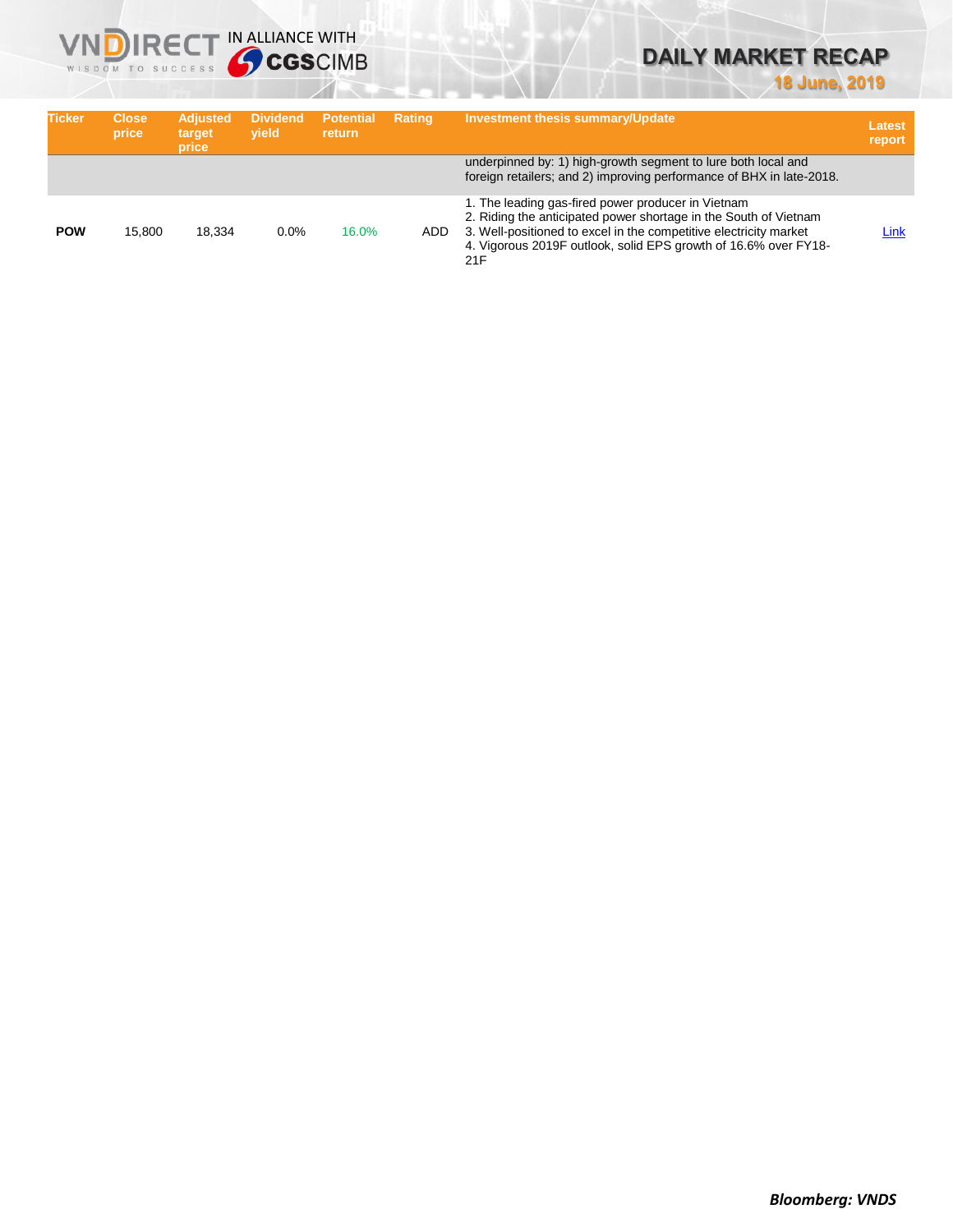## **MARKET MOVEMENTS**

WISDOM TO SUCCESS

n

| <b>HOSE</b>   |              |       |         |       |            |                    |              | <b>HNX</b> |         |         |            |
|---------------|--------------|-------|---------|-------|------------|--------------------|--------------|------------|---------|---------|------------|
| Top gainers   |              |       |         |       | <b>VND</b> | <b>Top gainers</b> |              |            |         |         | <b>VND</b> |
| <b>Ticker</b> | Last         | Chg   | $%$ chq | Vol.  | Index      | <b>Ticker</b>      | Last         | Chg        | $%$ chq | Vol.    | Index      |
|               | <b>Price</b> |       |         |       | impact     |                    | <b>Price</b> |            |         |         | impact     |
| <b>ABT</b>    | 42,100       | 2,650 | 6.72    | 10    | 0.011      | <b>HKB</b>         | 800          | 100        | 14.29   | 311,700 | 0.005      |
| <b>HVX</b>    | 2,900        | 180   | 6.62    | 1,000 | 0.002      | <b>NFC</b>         | 5,500        | 500        | 10.00   | 100     | 0.002      |
| <b>PJT</b>    | 12,750       | 750   | 6.25    | 20    | 0.003      | <b>PJC</b>         | 33,000       | 3,000      | 10.00   | 100     | 0.009      |
| <b>RIC</b>    | 7,480        | 420   | 5.95    | 600   | 0.004      | <b>SDC</b>         | 15.400       | 1.400      | 10.00   | 100     | 0.001      |
| <b>TCT</b>    | 57,000       | 3,100 | 5.75    | 4,570 | 0.012      | C69                | 13.600       | 1.200      | 9.68    | 22,800  | 0.005      |

**IRECT IN ALLIANCE WITH** 

| <b>Top losers</b> |              |          |         |         | <b>VND</b>   |
|-------------------|--------------|----------|---------|---------|--------------|
| <b>Ticker</b>     | Last         | Cha      | %chq    | Vol.    | <b>Index</b> |
|                   | <b>Price</b> |          |         |         | impact       |
| <b>DTA</b>        | 5,680        | -420     | $-6.89$ | 9,360   | $-0.002$     |
| <b>TSC</b>        | 1.490        | $-110$   | $-6.88$ | 163,770 | $-0.005$     |
| <b>UDC</b>        | 4,880        | $-360$   | $-6.87$ | 5,820   | $-0.004$     |
| <b>HTL</b>        | 18,350       | $-1,350$ | $-6.85$ | 40      | $-0.005$     |
| <b>TMT</b>        | 8,200        | -600     | $-6.82$ | 207,500 | $-0.007$     |

| <b>VND</b><br><b>Top index movers</b> |              |       |      |         |        |  |  |  |  |
|---------------------------------------|--------------|-------|------|---------|--------|--|--|--|--|
| <b>Ticker</b>                         | Last         | Cha   | %chq | Vol.    | Index  |  |  |  |  |
|                                       | <b>Price</b> |       |      |         | impact |  |  |  |  |
| <b>VCB</b>                            | 70,300       | 1,100 | 1.59 | 958.120 | 1.219  |  |  |  |  |
| <b>HPG</b>                            | 23,050       | 600   | 2.67 | 5.06MLN | 0.381  |  |  |  |  |
| <b>HVN</b>                            | 42,500       | 300   | 0.71 | 309,680 | 0.127  |  |  |  |  |
| <b>MWG</b>                            | 88,300       | 500   | 0.57 | 409,820 | 0.066  |  |  |  |  |
| СII                                   | 23,000       | 550   | 2.45 | 424.040 | 0.046  |  |  |  |  |

| <b>VND</b><br><b>Top index laggers</b> |              |          |         |         |              |  |  |  |  |
|----------------------------------------|--------------|----------|---------|---------|--------------|--|--|--|--|
| <b>Ticker</b>                          | Last         | Cha      | %chq    | Vol.    | <b>Index</b> |  |  |  |  |
|                                        | <b>Price</b> |          |         |         | impact       |  |  |  |  |
| <b>TCB</b>                             | 20,300       | $-500$   | $-2.40$ | 3.17MLN | $-0.522$     |  |  |  |  |
| <b>MSN</b>                             | 82,000       | $-1,100$ | $-1.80$ | 471,770 | $-0.521$     |  |  |  |  |
| VIC                                    | 114,000      | $-500$   | $-0.44$ | 433,860 | $-0.500$     |  |  |  |  |
| <b>VNM</b>                             | 123,000      | $-700$   | $-0.57$ | 1.04MLN | $-0.364$     |  |  |  |  |
| <b>VRE</b>                             | 33,500       | $-500$   | $-1.47$ | 1.49MLN | $-0.348$     |  |  |  |  |

|               | <b>VND</b><br><b>Top liquidity</b> |        |         |         |              |  |  |  |  |  |  |  |  |
|---------------|------------------------------------|--------|---------|---------|--------------|--|--|--|--|--|--|--|--|
| <b>Ticker</b> | Last                               | Cha    | %chq    | Val.    | <b>Index</b> |  |  |  |  |  |  |  |  |
|               | <b>Price</b>                       |        |         | (VNDbn) | impact       |  |  |  |  |  |  |  |  |
| <b>ROS</b>    | 30,400                             | 250    | 0.83    | 375     | 0.042        |  |  |  |  |  |  |  |  |
| <b>VNM</b>    | 123,000                            | $-700$ | $-0.57$ | 128     | $-0.364$     |  |  |  |  |  |  |  |  |
| VHM           | 78,000                             | 0      | 0.00    | 127     | 0.000        |  |  |  |  |  |  |  |  |
| <b>HPG</b>    | 23,050                             | 600    | 2.67    | 115     | 0.381        |  |  |  |  |  |  |  |  |
| AAA           | 18,600                             | 550    | 3.05    | 99      | 0.028        |  |  |  |  |  |  |  |  |

| <b>HOSE</b>        |              |       |      |       |              | <b>HNX</b>         |              |       |         |         |              |  |
|--------------------|--------------|-------|------|-------|--------------|--------------------|--------------|-------|---------|---------|--------------|--|
| <b>Top gainers</b> |              |       |      |       | <b>VND</b>   | <b>Top gainers</b> |              |       |         |         | <b>VND</b>   |  |
| Ticker             | Last         | Chg   | %chq | Vol.  | <b>Index</b> | Ticker             | Last         | Chg   | $%$ chq | Vol.    | <b>Index</b> |  |
|                    | <b>Price</b> |       |      |       | impact       |                    | <b>Price</b> |       |         |         | impact       |  |
| ABT                | 42,100       | 2,650 | 6.72 | 10    | 0.011        | <b>HKB</b>         | 800          | 100   | 14.29   | 311,700 | 0.005        |  |
| <b>HVX</b>         | 2,900        | 180   | 6.62 | 1,000 | 0.002        | <b>NFC</b>         | 5,500        | 500   | 10.00   | 100     | 0.002        |  |
| PJT                | 12.750       | 750   | 6.25 | 20    | 0.003        | PJC                | 33,000       | 3,000 | 10.00   | 100     | 0.009        |  |
| <b>RIC</b>         | 7,480        | 420   | 5.95 | 600   | 0.004        | <b>SDC</b>         | 15,400       | 1,400 | 10.00   | 100     | 0.001        |  |
| тст                | 57,000       | 3,100 | 5.75 | 4,570 | 0.012        | C69                | 13,600       | 1,200 | 9.68    | 22,800  | 0.005        |  |

| <b>Top losers</b> |                      |          |         |         | <b>VND</b>             | <b>Top losers</b> |                      |          |          |      |                        |
|-------------------|----------------------|----------|---------|---------|------------------------|-------------------|----------------------|----------|----------|------|------------------------|
| Ticker            | Last<br><b>Price</b> | Chg      | $%$ chq | Vol.    | <b>Index</b><br>impact | Ticker            | Last<br><b>Price</b> | Chg      | %chq     | Vol. | <b>Index</b><br>impact |
| <b>DTA</b>        | 5,680                | $-420$   | $-6.89$ | 9.360   | $-0.002$               | <b>BED</b>        | 45,900               | $-5.100$ | $-10.00$ | 100  | $-0.002$               |
| TSC               | 1,490                | $-110$   | $-6.88$ | 163,770 | $-0.005$               | <b>HLY</b>        | 29,700               | $-3,300$ | $-10.00$ | 200  | $-0.002$               |
| UDC               | 4,880                | $-360$   | $-6.87$ | 5,820   | $-0.004$               | <b>STP</b>        | 7.200                |          | $-10.00$ | 100  | $-0.005$               |
| <b>HTL</b>        | 18,350               | $-1,350$ | $-6.85$ | 40      | $-0.005$               | <b>KSD</b>        | 6,400                | $-700$   | $-9.86$  | 700  | $-0.003$               |
| TMT               | 8,200                | $-600$   | $-6.82$ | 207,500 | $-0.007$               | VC 1              | 15,600               | $-1,700$ | $-9.83$  | 300  | $-0.005$               |

| Top index movers |              |       |      |         | <b>VND</b> | <b>Top index movers</b> |              |       |         |         | <b>VND</b>   |
|------------------|--------------|-------|------|---------|------------|-------------------------|--------------|-------|---------|---------|--------------|
| Ticker           | Last         | Chg   | %chq | Vol.    | Index      | Ticker                  | Last         | Chg   | $%$ chq | Vol.    | <b>Index</b> |
|                  | <b>Price</b> |       |      |         | impact     |                         | <b>Price</b> |       |         |         | impact       |
| <b>VCB</b>       | 70.300       | 1.100 | .59  | 958.120 | 1.219      | <b>ACB</b>              | 28,900       | 200   | 0.70    | 768.400 | 0.259        |
| <b>HPG</b>       | 23,050       | 600   | 2.67 | 5.06MLN | 0.381      | <b>NDN</b>              | 16,200       | 1,400 | 9.46    | 2.76MLN | 0.060        |
| <b>HVN</b>       | 42.500       | 300   | 0.71 | 309.680 | 0.127      | <b>PVS</b>              | 22,200       | 200   | 0.91    | 1.32MLN | 0.051        |
| <b>MWG</b>       | 88,300       | 500   | 0.57 | 409.820 | 0.066      | <b>VGS</b>              | 9,300        | 600   | 6.90    | 2.100   | 0.021        |
| СII              | 23,000       | 550   | 2.45 | 424.040 | 0.046      | S99                     | 8,900        | 400   | 4.71    | 2,000   | 0.017        |

| VND<br><b>Top index laggers</b> |              |          |         |         |              | <b>Top index laggers</b> |              |        |         |         | <b>VND</b>   |
|---------------------------------|--------------|----------|---------|---------|--------------|--------------------------|--------------|--------|---------|---------|--------------|
| Ticker                          | Last         | Chg      | $%$ chq | Vol.    | <b>Index</b> | Ticker                   | Last         | Chg    | $%$ chq | Vol.    | <b>Index</b> |
|                                 | <b>Price</b> |          |         |         | impact       |                          | <b>Price</b> |        |         |         | impact       |
| TCB                             | 20,300       | $-500$   | $-2.40$ | 3.17MLN | $-0.522$     | <b>OCH</b>               | 8.400        | $-900$ | $-9.68$ | 400     | $-0.086$     |
| <b>MSN</b>                      | 82,000       | $-1.100$ | $-1.80$ | 471.770 | $-0.521$     | <b>NVB</b>               | 8,000        | $-100$ | $-1.23$ | 331.900 | $-0.030$     |
| VIC                             | 114.000      | $-500$   | $-0.44$ | 433.860 | $-0.500$     | HUT                      | 2.700        | $-100$ | $-3.57$ | .46MLN  | $-0.021$     |
| <b>VNM</b>                      | 123,000      | $-700$   | $-0.57$ | 1.04MLN | $-0.364$     | <b>VCG</b>               | 27,800       | $-300$ | $-1.07$ | 324.900 | $-0.021$     |
| <b>VRE</b>                      | 33.500       | $-500$   | -1.47   | .49MLN  | $-0.348$     | <b>PLC</b>               | 14,600       | $-900$ | $-5.81$ | 9.100   | $-0.019$     |

| <b>Top liquidity</b> |                      |        |         |                 | <b>VND</b>             | <b>Top liquidity</b> |                      |       |         |                   | <b>VND</b>             |
|----------------------|----------------------|--------|---------|-----------------|------------------------|----------------------|----------------------|-------|---------|-------------------|------------------------|
| Ticker               | Last<br><b>Price</b> | Chg    | %chq    | Val.<br>(VNDbn) | <b>Index</b><br>impact | Ticker               | Last<br><b>Price</b> | Chg   | $%$ chq | Val.<br>(VNDbn)   | <b>Index</b><br>impact |
| <b>ROS</b>           | 30.400               | 250    | 0.83    | 375             | 0.042                  | <b>NDN</b>           | 16.200               | 1,400 | 9.46    | 43                | 0.060                  |
| <b>VNM</b>           | 123,000              | $-700$ | $-0.57$ | 128             | $-0.364$               | <b>PVS</b>           | 22,200               | 200   | 0.91    | 29                | 0.051                  |
| VHM                  | 78.000               | 0      | 0.00    | 127             | 0.000                  | <b>ACB</b>           | 28,900               | 200   | 0.70    | 22                | 0.259                  |
| <b>HPG</b>           | 23,050               | 600    | 2.67    | 115             | 0.381                  | <b>VCR</b>           | 30,400               | 1.100 | 3.75    | 17                | 0.010                  |
| AAA                  | 18,600               | 550    | 3.05    | 99              | 0.028                  | TNG                  | 18,700               | 300   | 1.63    | 15                | 0.014                  |
|                      |                      |        |         |                 |                        |                      |                      |       |         | Source: Bloomberg |                        |

*Source: Bloomberg*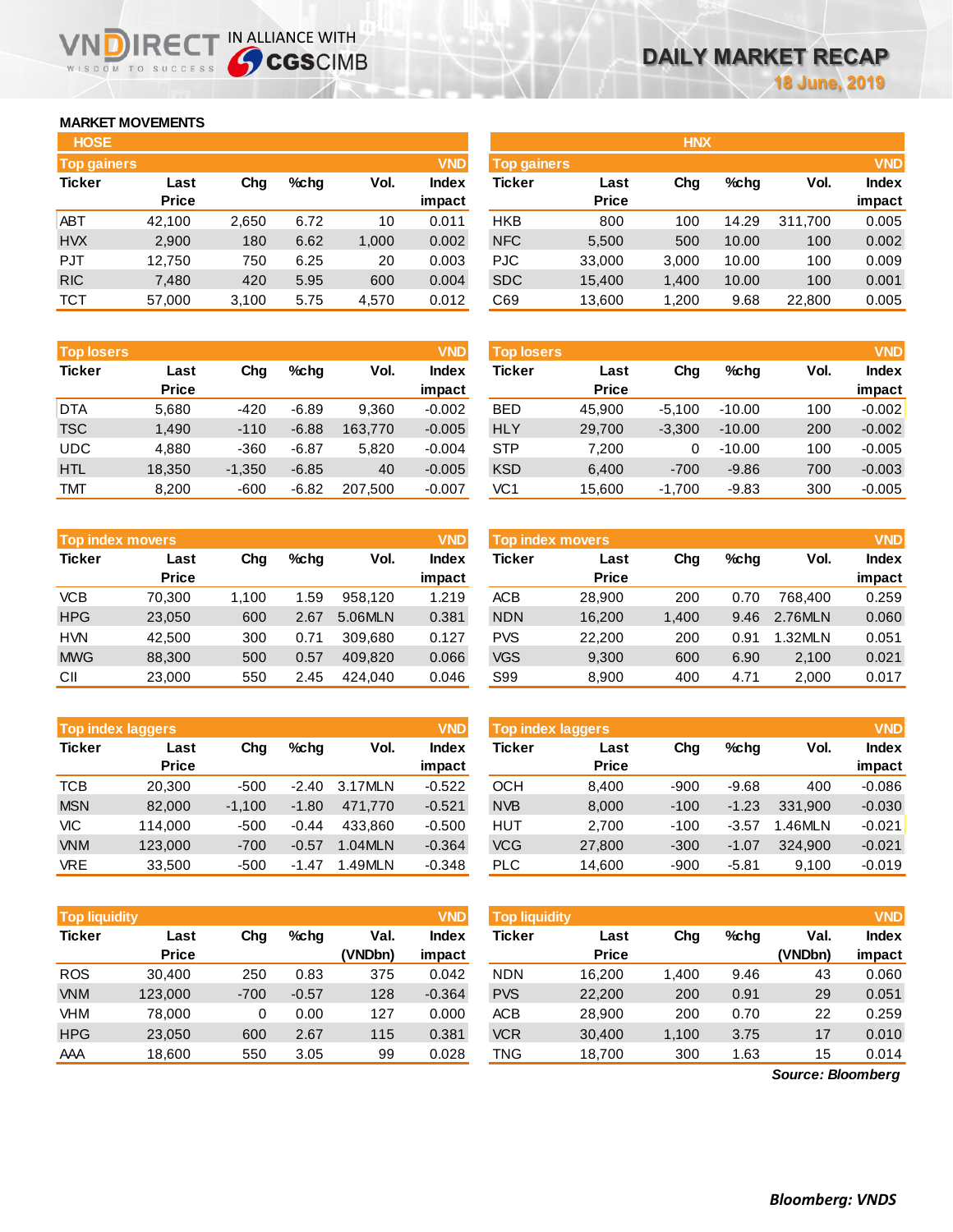

### **FOREIGN ACTIVITIES**

| Volume (Mn'shs)       | <b>HOSE</b> | <b>HNX</b> | Value (VND'bn)        | <b>HOSE</b> | <b>HNX</b> |
|-----------------------|-------------|------------|-----------------------|-------------|------------|
| <b>BUY</b>            | 19.6        | 0.2        | <b>BUY</b>            | 687.7       | 3.4        |
| % of market           | 11.9%       | $0.7\%$    | % of market           | 18.3%       | 1.1%       |
| <b>SELL</b>           | 19.7        | 0.5        | <b>SELL</b>           | 688.8       | 5.2        |
| % of market           | 12.0%       | 1.7%       | % of market           | 18.3%       | 1.6%       |
| <b>NET BUY (SELL)</b> | (0.09)      | (0.3)      | <b>NET BUY (SELL)</b> | (1.2)       | (1.8)      |

*Source: HSX, HNX*





| <b>YTD ACCUMULATION</b> |             |            |                       |             |                                    |
|-------------------------|-------------|------------|-----------------------|-------------|------------------------------------|
| <b>Volume (MIn'shs)</b> | <b>HOSE</b> | <b>HNX</b> | Value (VND'bn)        | <b>HOSE</b> | <b>HNX</b>                         |
| <b>BUY</b>              | 1,791.1     | 130.3      | <b>BUY</b>            | 81,434.0    | 2,413.9                            |
| % of market             | 9.6%        | 3.3%       | % of market           | 19.8%       | 1.4%                               |
| <b>SELL</b>             | 1,727.5     | 160.2      | <b>SELL</b>           | 73,405.7    | 2,694.8                            |
| % of market             | 9.3%        | 4.1%       | % of market           | 17.9%       | 1.6%                               |
| <b>NET BUY (SELL)</b>   | 63.6        | (29.8)     | <b>NET BUY (SELL)</b> | 8,028       | (280.9)<br><b>Source: HSX, HNX</b> |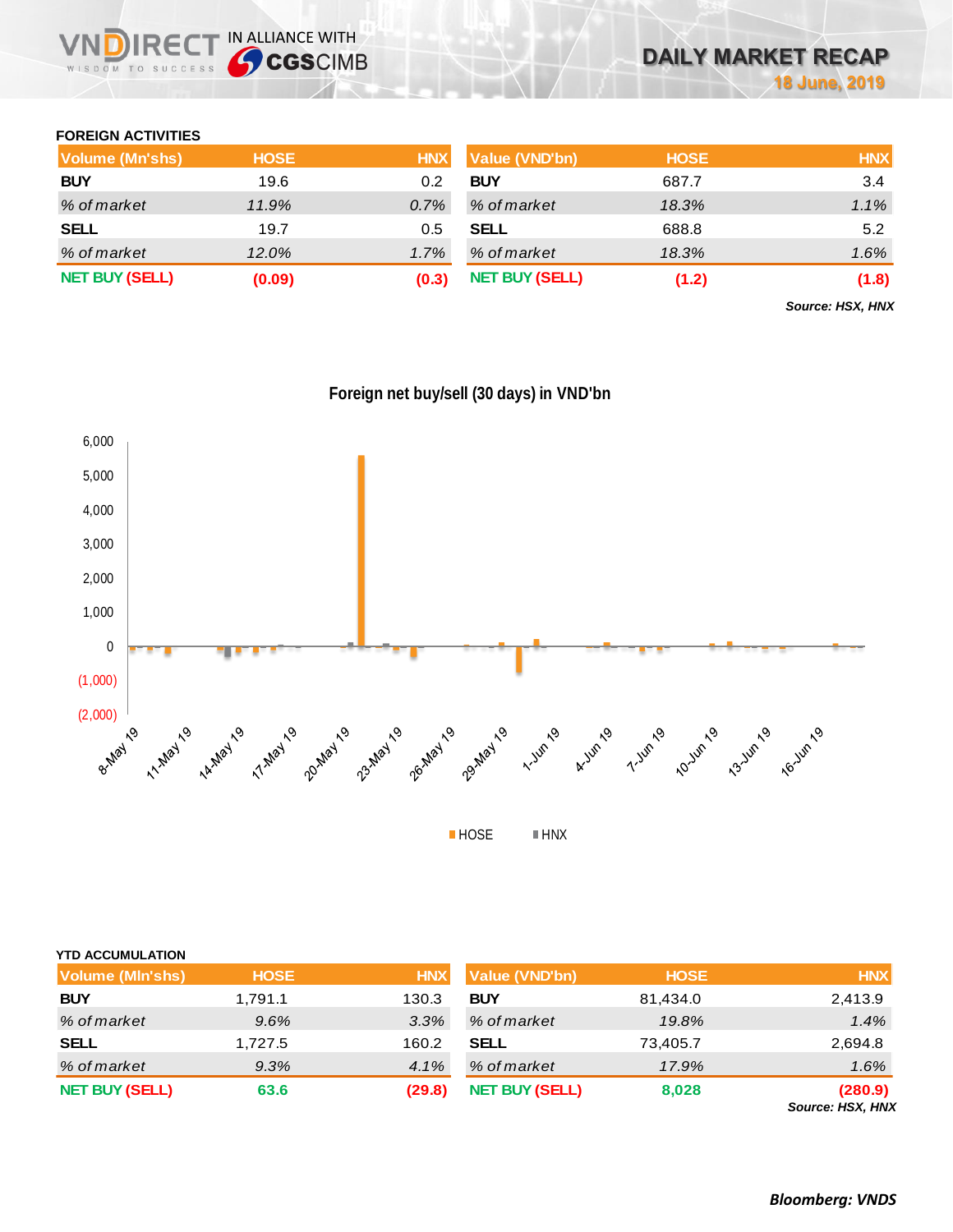### **FOREIGN ACTIVITIES**

WISDOM TO SUCCESS

R<sub>E</sub>

**THE IN ALLIANCE WITH<br>
CGSCIMB** 

|               |                               | <b>HOSE</b>   |                               |               |                 |            |                      | <b>HNX</b>     |         |       |                 |
|---------------|-------------------------------|---------------|-------------------------------|---------------|-----------------|------------|----------------------|----------------|---------|-------|-----------------|
|               | Top buy by foreigners (value) | <b>VND'bn</b> | Top buy by foreigners (value) | <b>VND'bn</b> |                 |            |                      |                |         |       |                 |
| <b>Ticker</b> | Last<br><b>Price</b>          | Chg           | $%$ chg                       | Value         | Index<br>impact | Ticker     | Last<br><b>Price</b> | Chg            | %chg    | Value | Index<br>impact |
| <b>POW</b>    | 15.800                        | $-150$        | $-0.94$                       | 140.7         | $-0.105$        | <b>PVS</b> | 22,200               | 200            | 0.91    | 2.4   | 0.000           |
| <b>VNM</b>    | 123,000                       | $-700$        | $-0.57$                       | 123.1         | $-0.364$        | <b>SHS</b> | 11,700               | 0              | 0.00    | 0.5   | 0.000           |
| <b>HPG</b>    | 23,050                        | 600           | 2.67                          | 58.5          | 0.381           | <b>DHT</b> | 31.000               | $-500$         | $-1.59$ | 0.1   | 0.000           |
| <b>VHM</b>    | 78,000                        | 0             | 0.00                          | 48.8          | 0.000           | <b>NET</b> | 28,000               | $\overline{0}$ | 0.00    | 0.1   | 0.000           |
| <b>VCB</b>    | 70,300                        | 1,100         | 1.59                          | 48.8          | 1.219           | <b>ONE</b> | 4,700                | 300            | 6.82    | 0.1   | 0.000           |

|               | <b>VND'bn</b><br>Top sell by foreigners (value) |          |         |       |                        |            | <b>VND'bn</b><br>Top sell by foreigners (value) |        |         |       |                 |
|---------------|-------------------------------------------------|----------|---------|-------|------------------------|------------|-------------------------------------------------|--------|---------|-------|-----------------|
| <b>Ticker</b> | Last<br><b>Price</b>                            | Chg      | $%$ chg | Value | <b>Index</b><br>impact | Ticker     | Last<br><b>Price</b>                            | Chg    | %chg    | Value | Index<br>impact |
| <b>POW</b>    | 15.800                                          | $-150$   | $-0.94$ | 114.5 | $-0.105$               | <b>DBC</b> | 22,000                                          | 0      | 0.00    | 1.7   | 0.000           |
| <b>VNM</b>    | 123,000                                         | $-700$   | $-0.57$ | 93.9  | $-0.364$               | <b>TNG</b> | 18,700                                          | 300    | 1.63    | 1.3   | 0.000           |
| VHM           | 78,000                                          | 0        | 0.00    | 93.4  | 0.000                  | <b>HUT</b> | 2.700                                           | $-100$ | $-3.57$ | 0.6   | 0.000           |
| <b>VCB</b>    | 70,300                                          | 1,100    | 1.59    | 49.9  | 1.219                  | <b>PVS</b> | 22,200                                          | 200    | 0.91    | 0.5   | 0.000           |
| <b>NVL</b>    | 56,800                                          | $-1,000$ | $-1.73$ | 44.2  | $-0.278$               | <b>BVS</b> | 11,600                                          | 0      | 0.00    | 0.4   | 0.000           |

| <b>VND'bn</b><br>Top net buy by foreigners (value) |                      |        |         |       |                        | <b>VND'bn</b><br>Top net buy by foreigners (value) |                      |        |         |       |                        |
|----------------------------------------------------|----------------------|--------|---------|-------|------------------------|----------------------------------------------------|----------------------|--------|---------|-------|------------------------|
| <b>Ticker</b>                                      | Last<br><b>Price</b> | Chg    | $%$ chg | Value | <b>Index</b><br>impact | Ticker                                             | Last<br><b>Price</b> | Chg    | %chg    | Value | <b>Index</b><br>impact |
| <b>VNM</b>                                         | 123.000              | -700   | $-0.57$ | 29.3  | $-0.364$               | <b>PVS</b>                                         | 22,200               | 200    | 0.91    | 1.9   | 0.000                  |
| <b>POW</b>                                         | 15,800               | $-150$ | $-0.94$ | 26.2  | $-0.105$               | <b>SHS</b>                                         | 11,700               | 0      | 0.00    | 0.5   | 0.000                  |
| <b>HPG</b>                                         | 23.050               | 600    | 2.67    | 22.2  | 0.381                  | DHT                                                | 31.000               | $-500$ | $-1.59$ | 0.1   | 0.000                  |
| <b>BVH</b>                                         | 80,500               | 0      | 0.00    | 20.6  | 0.000                  | <b>NET</b>                                         | 28,000               | 0      | 0.00    | 0.1   | 0.000                  |
| E1VFVN30                                           | 14.050               | $-140$ | $-0.99$ | 17.7  | 0.000                  | <b>ONE</b>                                         | 4.700                | 300    | 6.82    | 0.1   | 0.000                  |

| <b>VND'bn</b><br>Top net sell by foreigners (value) |                      |          |         |         |                 | <b>VND'bn</b><br>Top net sell by foreigners (value) |                      |                |         |         |                 |
|-----------------------------------------------------|----------------------|----------|---------|---------|-----------------|-----------------------------------------------------|----------------------|----------------|---------|---------|-----------------|
| <b>Ticker</b>                                       | Last<br><b>Price</b> | Chg      | %chg    | Value   | Index<br>impact | Ticker                                              | Last<br><b>Price</b> | Chg            | %chg    | Value   | Index<br>impact |
| <b>VHM</b>                                          | 78.000               | 0        | 0.00    | $-44.6$ | 0.000           | <b>DBC</b>                                          | 22,000               | 0              | 0.00    | $-1.66$ | 0.000           |
| <b>YEG</b>                                          | 87,000               | $-4.800$ | $-5.23$ | $-20.1$ | $-0.045$        | <b>TNG</b>                                          | 18,700               | 300            | 1.63    | $-1.32$ | 0.000           |
| EIB                                                 | 18.600               | 50       | 0.27    | $-18.0$ | 0.018           | <b>HUT</b>                                          | 2.700                | $-100$         | $-3.57$ | $-0.56$ | 0.000           |
| <b>NVL</b>                                          | 56,800               | $-1.000$ | $-1.73$ | $-9.0$  | $-0.278$        | <b>BVS</b>                                          | 11,600               | $\overline{0}$ | 0.00    | $-0.35$ | 0.000           |
| <b>CTG</b>                                          | 20.250               | $-200$   | $-0.98$ | $-8.0$  | $-0.222$        | CEO                                                 | 11.500               |                | 0.00    | $-0.23$ | 0.000           |

*18-Jun-19*

*Source: Bloomberg, HOSE, HNX*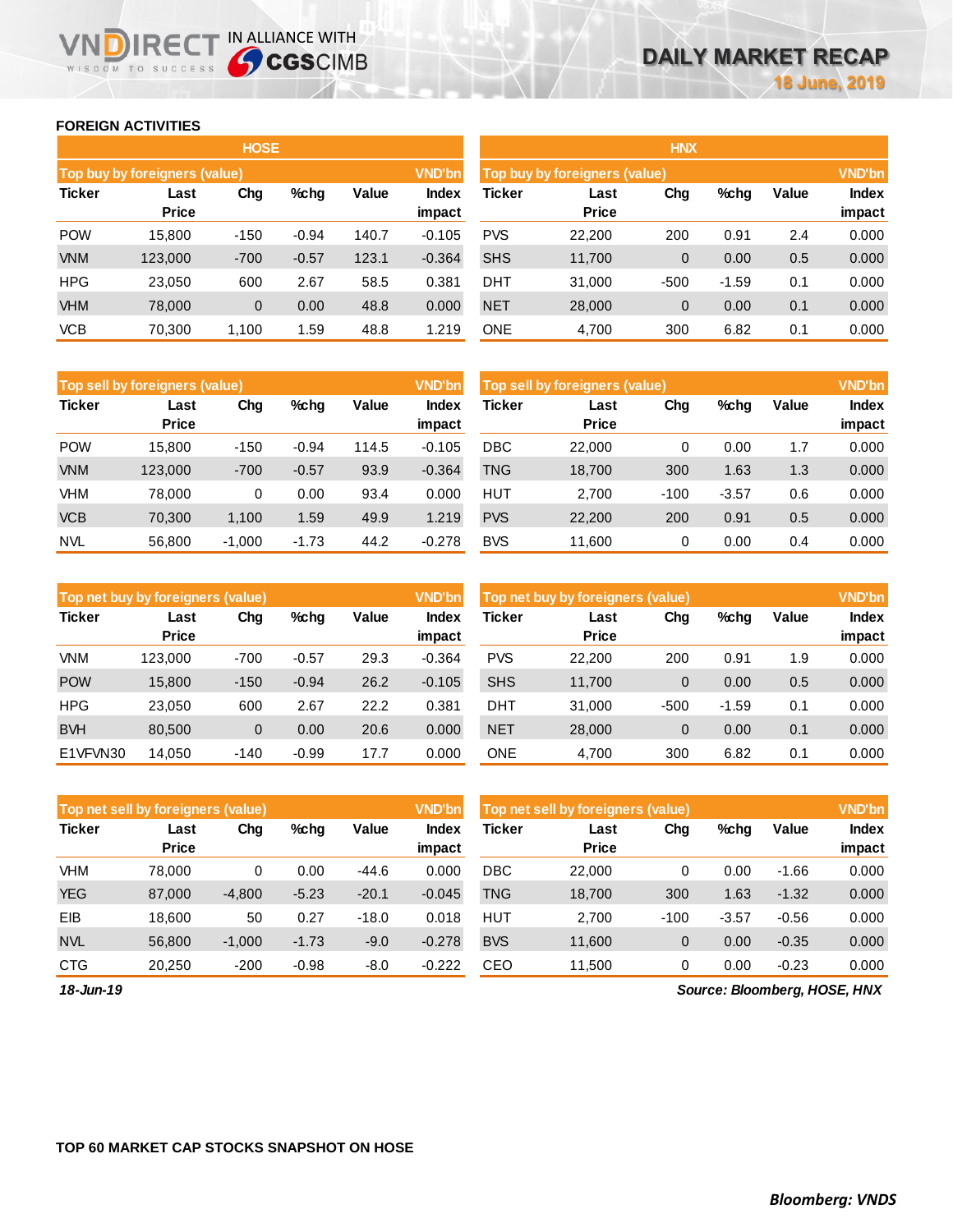# **DAILY MARKET RECAP**

|                        | <b>47 CGS</b> CIMB<br>WISDOM TO SUCCESS |                  |                    |                    |                 |                                 |                    | <b>DAILY MARKET RECAP</b> |                             |                    |                           |                |                |  |
|------------------------|-----------------------------------------|------------------|--------------------|--------------------|-----------------|---------------------------------|--------------------|---------------------------|-----------------------------|--------------------|---------------------------|----------------|----------------|--|
|                        |                                         |                  |                    |                    |                 |                                 |                    |                           | <b>18 June, 2019</b>        |                    |                           |                |                |  |
|                        |                                         |                  |                    |                    |                 |                                 |                    |                           |                             |                    |                           |                |                |  |
| No. Ticker             | Price                                   |                  | Price change (%)   |                    |                 | Mkt. Cap Outs. Vol. Float ratio |                    |                           | Avail. Fil Ave. daily vol.  | P/E                | P/B                       | <b>ROE</b>     | <b>ROA</b>     |  |
|                        | <b>VND</b>                              | 1M               | 3M                 | 6M                 | <b>US\$mln</b>  | <b>MIn'shs</b>                  | $\%$               |                           | $% (30 \, \text{days-shs})$ | $\pmb{\chi}$       | $\boldsymbol{\mathsf{x}}$ | $\%$           | $\%$           |  |
| 1 VIC VM               | 114,000                                 | $-2.5$           | $-6.0$             | 11.8               | 16,343          | 3,346                           | 53.4               | 22.0                      | 403,928                     | 87.5               | 6.4                       | 8.9            | 1.4            |  |
| 2 VHM VM               | 78,000                                  | $-10.0$<br>5.2   | $-17.3$<br>4.0     | 0.6                | 11,194          | 3,350                           | 30.3               | 33.8<br>6.2               | 799,213                     | 17.3<br>16.1       | 6.0                       | 57.0<br>24.5   | 16.7           |  |
| 3 VCB VM<br>4 VNM VM   | 70,300<br>123,000                       | $-9.3$           | $-10.9$            | 27.6<br>$-6.6$     | 11,171<br>9,177 | 3,709<br>1,741                  | 25.2<br>46.2       | 40.8                      | 620,889<br>592,141          | 23.0               | 3.6<br>7.6                | 34.4           | 1.5<br>28.0    |  |
| 5 GAS VM               | 101,500                                 | $-7.9$           | $-2.4$             | 8.6                | 8,323           | 1,914                           | 4.2                | 45.4                      | 295,115                     | 16.7               | 4.4                       | 27.0           | 18.5           |  |
| 6 SAB VM               | 273,000                                 | 6.2              | 11.4               | 9.0                | 7,501           | 641                             | 10.4               | 36.6                      | 33,818                      | 42.1               | 10.8                      | 28.0           | 19.6           |  |
| 7 BID VM               | 32,000                                  | $-0.5$           | $-14.2$            | $-4.9$             | 4,687           | 3,419                           | 4.4                | 26.9                      | 923,737                     | 14.9               | 2.0                       | 14.5           | 0.6            |  |
| 8 MSN VM               | 82,000                                  | $-5.2$           | $-5.5$             | 1.0                | 4,086           | 1,163                           | 25.0               | 8.5                       | 357,650                     | 18.0               | 3.2                       | 22.0           | 7.8            |  |
| 9 VREVM                | 33,500                                  | $-6.9$           | $-11.8$            | 6.0                | 3,343           | 2,329                           | 100.0              | 16.7                      | 1,611,899                   | 32.4               | 2.7                       | 8.8            | 6.3            |  |
| 10 CTG VM              | 20,250                                  | $-4.5$           | $-13.5$            | $-5.6$             | 3,230           | 3,723                           | 15.8               | 0.0                       | 2,179,242                   | 13.7               | 1.1                       | 8.1            | 0.5            |  |
| 11 PLX VM              | 61,000                                  | $-5.9$           | $-2.4$             | 7.4                | 3,060           | 1,171                           | 7.3                | 8.4                       | 645,474                     | 17.9               | 3.2                       | 18.2           | 6.4            |  |
| 12 TCB VM              | 20,300                                  | $-14.0$          | $-25.0$            | $-26.2$            | 3,041           | 3,497                           | 81.6               | 0.0                       | 1,673,256                   | 8.4                | 1.3                       | 18.6           | 2.8            |  |
| 13 VJC VM              | 118,000                                 | 0.1              | $-1.5$             | $-5.5$             | 2,738           | 542                             | 53.1               | 10.2                      | 623,926                     | 12.0               | 4.6                       | 43.3           | 15.1           |  |
| 14 HPG VM              | 23,050                                  | $-7.1$           | $-5.9$             | $-3.6$             | 2,727           | 2,761                           | 51.1               | 9.8                       | 3,954,650                   | 7.8                | 1.5                       | 21.4           | 11.7           |  |
| 15 HVN VM              | 42,500                                  | 4.7              | <b>N/A</b>         | <b>N/A</b>         | 2,583           | 1,418                           | 2.7                | 20.1                      | 899,875                     | 24.3               | 3.3                       | 13.4           | 2.7            |  |
| 16 BVH VM<br>17 NVL VM | 80,500<br>56,800                        | 2.7<br>$-2.9$    | $-15.3$<br>$-4.1$  | $-14.4$<br>$-12.3$ | 2,417<br>2,264  | 701<br>930                      | 31.1<br>32.2       | 23.7<br>31.5              | 429,564<br>507,812          | 49.6               | 3.7                       | 7.7<br>20.8    | 1.0<br>5.6     |  |
| 18 VPB VM              | 18,450                                  | $-2.1$           | $-18.0$            | $-10.9$            | 1,942           | 2,457                           | 69.0               | 0.0                       | 1,570,066                   | 15.4<br>6.8        | 2.7<br>1.3                | 19.7           | 2.2            |  |
| 19 MBB VM              | 20,600                                  | $-2.8$           | $-9.5$             | $-3.3$             | 1,865           | 2,113                           | 55.2               | 0.0                       | 1,975,012                   | 6.9                | 1.3                       | 20.2           | 1.8            |  |
| 20 MWG VM              | 88,300                                  | 2.1              | $-1.0$             | 3.5                | 1,675           | 443                             | 87.2               | 0.0                       | 593,293                     | 12.3               | 3.9                       | 36.0           | 11.5           |  |
| 21 POW VM              | 15,800                                  | 2.3              | 0.0                | <b>N/A</b>         | 1,585           | 2,342                           | 88.4               | 34.2                      | 2,257,381                   | 19.3               | 1.5                       | 7.8            | 3.2            |  |
| 22 FPT VM              | 44,050                                  | $-0.9$           | 4.9                | 15.4               | 1,280           | 678                             | 82.0               | 0.0                       | 1,139,149                   | 10.8               | 2.3                       | 21.9           | 10.2           |  |
| 23 HDB VM              | 26,000                                  | $-3.7$           | $-18.2$            | $-11.6$            | 1,093           | 981                             | 72.6               | 5.2                       | 1,516,892                   | 9.0                | 1.6                       | 19.1           | 1.4            |  |
| 24 EIB VM              | 18,600                                  | 4.5              | 6.9                | 34.8               | 980             | 1,229                           | 79.0               | 0.1                       | 380,025                     | 46.0               | 1.5                       | 3.3            | 0.3            |  |
| 25 BHN VM              | 98,000                                  | 5.2              | 19.5               | 22.5               | 973             | 232                             | 0.9                | 31.4                      | 4,361                       | 48.8               | 5.2                       | 11.3           | 5.2            |  |
| 26 STB VM              | 11,200                                  | $-6.3$           | $-12.8$            | $-9.7$             | 866             | 1,804                           | 93.9               | 9.3                       | 2,685,264                   | 9.0                | 0.8                       | 9.1            | 0.6            |  |
| 27 TPB VM              | 23,550                                  | $-1.1$           | 10.8               | 17.2               | 858             | 851                             | 70.6               | 0.0                       | 1,156,030                   | 9.9                | 1.8                       | 21.5           | 1.5            |  |
| 28 ROS VM              | 30,400                                  | $-12.6$          | $-8.2$             | $-14.4$            | 739             | 568                             | 27.0               | 46.3                      | 9,561,063                   | 80.9               | 2.9                       | 3.7            | 2.0            |  |
| 29 PNJ VM<br>30 HNG VM | 71,500<br>15,000                        | $-7.0$<br>$-2.9$ | $-8.3$<br>0.0      | $-0.5$<br>$-8.0$   | 682<br>570      | 223<br>887                      | 68.5<br>23.7       | 0.0<br>48.2               | 586,351                     | 14.9<br><b>N/A</b> | 3.9<br>1.3                | 29.1<br>$-7.1$ | 19.4<br>$-2.6$ |  |
| 31 DHG VM              | 101,500                                 | $-11.7$          | $-13.3$            | 23.2               | 569             | 131                             | 5.6                | 45.9                      | 333,418<br>16,711           | 24.2               | 4.4                       | 19.0           | 14.7           |  |
| 32 KDH VM              | 24,250                                  | 3.7              | 1.0                | 2.7                | 559             | 538                             | 73.3               | 1.9                       | 182,460                     | 16.0               | 1.9                       | 12.2           | 8.5            |  |
| 33 SSI VM              | 24,450                                  | $-4.9$           | $-16.3$            | $-13.3$            | 533             | 509                             | 63.8               | 41.4                      | 1,268,548                   | 11.3               | 1.3                       | 11.9           | 4.7            |  |
| 34 REE VM              | 31,600                                  | $-3.7$           | $-5.4$             | $-0.8$             | 420             | 310                             | 84.4               | 0.0                       | 457,962                     | 5.6                | 1.1                       | 20.6           | 10.8           |  |
| 35 VGC VM              | 20,200                                  | <b>N/A</b>       | <b>N/A</b>         | <b>N/A</b>         | 388             | 448                             | 19.8               | 36.9                      | N/A                         | 14.6               | 1.4                       | 9.7            | 3.7            |  |
| 36 SBT VM              | 17,200                                  | $-3.6$           | $-8.3$             | $-8.8$             | 387             | 525                             | 31.7               | 90.4                      | 1,252,094                   | 22.9               | 1.5                       | 6.1            | 2.4            |  |
| 37 GEX VM              | 22,000                                  | $-1.8$           | $-6.4$             | $-10.9$            | 383             | 407                             | 64.7               | 32.7                      | 680,924                     | 8.5                | 1.6                       | 19.1           | 6.1            |  |
| 38 PPC VM              | 27,400                                  | 3.0              | 8.3                | 51.8               | 376             | 321                             | 24.6               | 34.3                      | 538,683                     | $7.5\,$            | 1.5                       | 20.4           | 16.0           |  |
| 39 PDR VM              | 24,900                                  | 0.8              | 5.6                | 17.3               | 350             | 328                             | 37.7               | 40.7                      | 913,916                     | 13.0               | 2.3                       | 19.7           | 6.2            |  |
| 40 SCS VM              | 160,400                                 | $-1.6$           | 0.3                | 7.7                | 344             | 50                              | 99.1               | 29.1                      | 12,054                      | 20.8               | 10.8                      | 48.6           | 43.6           |  |
| 41 VHC VM              | 85,000                                  | $-6.6$           | $-8.3$             | $-6.8$             | 337             | 92                              | 37.5               | 65.1                      | 297,239                     | 4.8                | 1.8                       | 46.0           | 29.5           |  |
| 42 NT2 VM              | 27,000                                  | $-4.3$           | $-3.7$<br>$-8.2$   | 5.9                | 333<br>329      | 288                             | 32.1<br>63.2       | 26.2<br>0.0               | 220,781                     | 11.0               | 2.0                       | 15.5           | 7.5            |  |
| 43 GMD VM<br>44 PHR VM | 25,900<br>56,000                        | $-4.1$<br>0.5    | 9.2                | $-5.3$<br>83.6     | 325             | 297<br>135                      | 33.0               | 41.3                      | 293,752<br>531,291          | 11.5<br>11.5       | 1.3<br>2.8                | 11.3<br>24.0   | 7.1<br>13.6    |  |
| 45 TCH VM              | 21,400                                  | 0.7              | $-4.7$             | 8.1                | 324             | 353                             | 50.0               | 41.4                      | 742,606                     | 26.8               | 1.7                       | 6.4            | 5.0            |  |
| 46 CTD VM              | 96,800                                  | $-18.0$          | $-31.7$            | $-39.7$            | 317             | 76                              | 85.6               | 3.0                       | 63,055                      | 5.7                | 0.9                       | 16.9           | 9.5            |  |
| 47 NLG VM              | 29,600                                  | $-2.8$           | 5.7                | 7.6                | 303             | 239                             | 61.0               | 0.0                       | 953,759                     | 7.1                | 1.4                       | 21.6           | 9.9            |  |
| 48 HCM VM              | 22,750                                  | $-14.8$          | $-26.8$            | $-12.2$            | 298             | 306                             | 76.5               | 43.8                      | 419,243                     | 11.3               | 1.0                       | 14.1           | 7.3            |  |
| 49 PVD VM              | 17,700                                  | $-15.1$          | $-6.1$             | 6.9                | 290             | 383                             | 49.4               | 28.6                      | 4,216,775                   | 19.9               | 0.5                       | 2.7            | 1.7            |  |
| 50 KBC VM              | 14,400                                  | 2.9              | $-6.5$             | 2.9                | 290             | 470                             | 75.4               | 27.4                      | 1,895,280                   | 10.8               | 0.7                       | 7.1            | 3.8            |  |
| 51 VPI VM              | 41,500                                  | $-0.6$           | $-0.1$             | 0.0                | 284             | 160                             | 100.0              | 40.5                      | 362,917                     | 15.7               | 3.0                       | 20.6           | 8.1            |  |
| 52 DPM VM              | 16,550                                  | $-5.7$           | $-19.1$            | $-21.0$            | 277             | 391                             | 38.1               | 26.4                      | 339,229                     | 12.8               | 0.8                       | 7.2            | $5.2$          |  |
| 53 DXG VM              | 18,000                                  | $-4.8$           | $-25.9$            | $-25.0$            | 270             | 350                             | 68.8               | 1.6                       | 1,075,380                   | 5.4                | 1.2                       | 25.1           | 9.3            |  |
| 54 HT1 VM              | 15,750                                  | $-11.0$          | $-2.2$             | 13.7               | 257             | 382                             | 20.0               | 42.7                      | 268,241                     | 9.0                | 1.1                       | 12.6           | 6.3            |  |
| 55 CII VM              | 23,000                                  | $-0.6$           | $-6.1$             | $-11.5$            | 244             | 248                             | 83.4               | 16.5                      | 407,051                     | 68.3               | 1.1                       | 1.7            | 0.4            |  |
| 56 LGC VM<br>57 VCIVM  | 27,900<br>32,900                        | 17.0<br>6.5      | $-21.0$<br>$-18.8$ | $-21.0$<br>$-27.7$ | 231<br>230      | 193<br>163                      | <b>N/A</b><br>65.7 | 4.0<br>62.7               | 4,728<br>146,823            | 26.4<br>6.5        | 2.0<br>$1.5$              | 7.8<br>24.7    | 2.0<br>12.7    |  |
| 58 HPX VM              | 26,800                                  | 1.9              | 10.7               | 19.0               | 230             | 200                             | 90.3               | 35.2                      | 290,154                     | 12.0               | 2.1                       | 19.4           | 6.5            |  |
| 59 VCF VM              | 180,000                                 | 0.6              | 20.6               | 22.8               | 205             | 27                              | 0.6                | 48.4                      | 349                         | 8.0                | 3.2                       | 49.3           | 31.1           |  |
| 60 PAN VM              | 28,000                                  | $-18.5$          | $-24.1$            | $-21.3$            | 204             | 170                             | 47.3               | 3.7                       | 43,724                      | 16.2               | 1.3                       | 8.8            | $3.5\,$        |  |
|                        |                                         |                  |                    |                    |                 |                                 |                    |                           | <b>Source: Bloomberg</b>    |                    |                           | 18 Jun         |                |  |

**VNDIRECT IN ALLIANCE WITH**